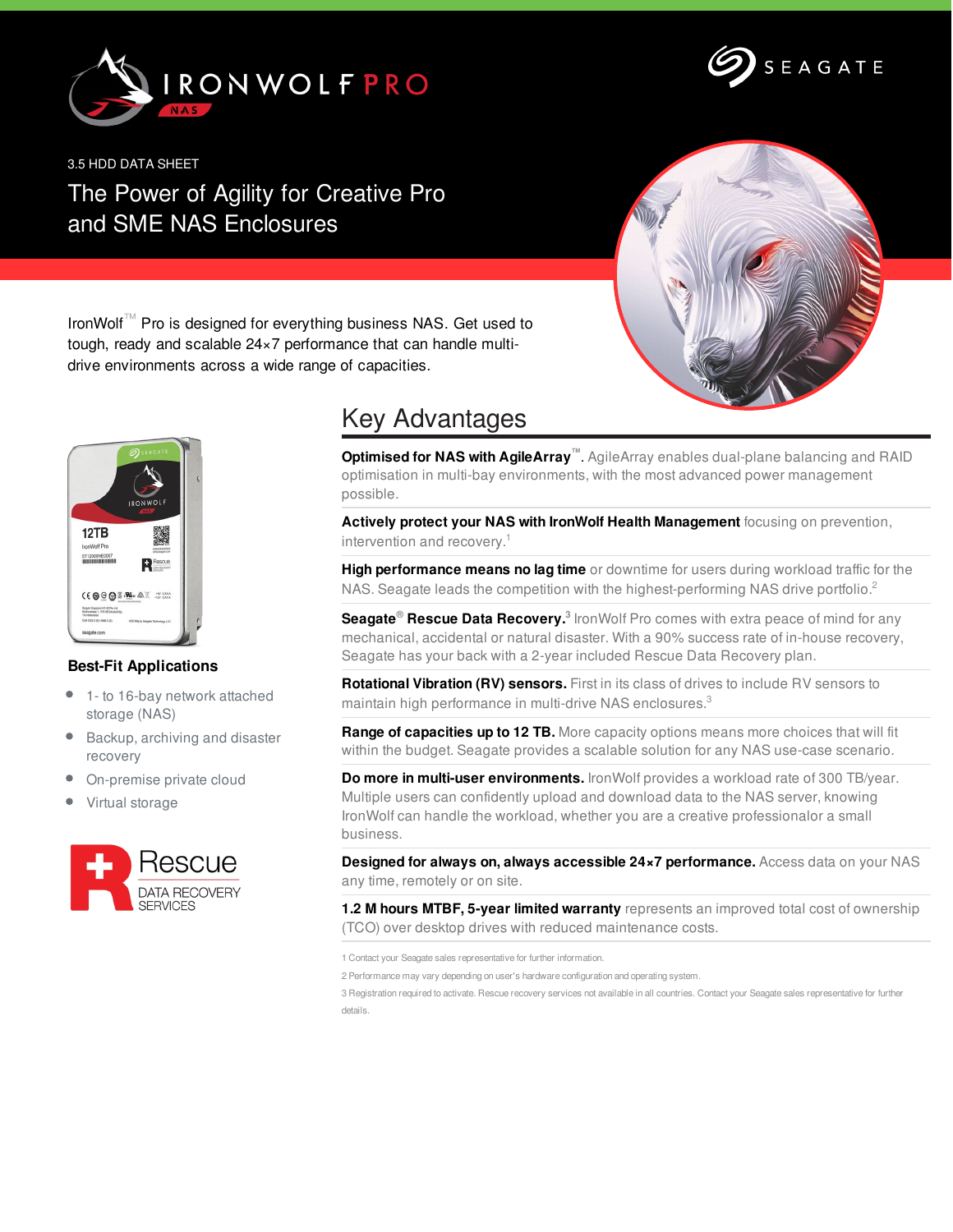



| Specifications                                           | 12TB               | 10TB                  | 8TB                |
|----------------------------------------------------------|--------------------|-----------------------|--------------------|
| Standard Model Number                                    | ST12000NE0007      | ST10000NE0004         | ST8000NE0004       |
| Interface                                                | SATA 6Gb/s         | SATA 6Gb/s            | SATA 6Gb/s         |
| <b>Features</b>                                          |                    |                       |                    |
| Drive Bays Supported                                     | Up to 16 Bays      | Up to 16 Bays         | Up to 16 Bays      |
| Multi-User Technology (TB/yr)                            | 300                | 300                   | 300                |
| Rotational Vibration (RV) Sensors                        | Yes                | Yes                   | Yes                |
|                                                          |                    |                       |                    |
| Hot-Plug Support <sup>2</sup>                            | Yes                | Yes                   | Yes                |
| Cache (MB)                                               | 256                | 256                   | 256                |
| Reliability/Data Integrity                               |                    |                       |                    |
| Mean Time Between Failures (MTBF, hours)                 | 1,200,000          | 1,200,000             | 1,200,000          |
| Reliability Rating @ Full 24x7 Operation (AFR)           | 0.73%              | 0.73%                 | 0.73%              |
| Non-recoverable Read Errors per Bits Read, Max           | 1 per 10E15        | 1 per 10E15           | 1 per 10E15        |
| Power-On Hours per Year (24×7)                           | 8,760              | 8,760                 | 8,760              |
| Sector Size (Bytes per Logical Sector)                   | 512E               | 512E                  | 512E               |
| Rescue Services <sup>3</sup>                             | Yes                | Yes                   | Yes                |
| Limited Warranty (years)                                 | 5                  | 5                     | 5                  |
| Performance                                              |                    |                       |                    |
| Spindle Speed (RPM)                                      | 7,200              | 7,200                 | 7,200              |
| Interface Access Speed (Gb/s)                            | 6.0, 3.0, 1.5      | 6.0, 3.0, 1.5         | 6.0, 3.0, 1.5      |
| Max. Sustained Transfer Rate OD (MB/s)                   | 250MB/s            | 214MB/s               | 214MB/s            |
| Average Latency (ms)                                     | 4.16               | 4.16                  | 4.16               |
| <b>Interface Ports</b>                                   | Single             | Single                | Single             |
| Rotational Vibration @ 10-1,500 Hz (rad/s <sup>2</sup> ) | 12.5               | 12.5                  | 12.5               |
| <b>Power Consumption</b>                                 |                    |                       |                    |
| Startup Current, Typical (12V, A)                        | $\overline{c}$     | $\mathbf{2}^{\prime}$ | $\overline{c}$     |
| Idle Power, Average (W)                                  | 5.0                | 5.0                   | 4.4                |
| Average Operating Power (W)                              | 7.8 W              | 7.8 W                 | 7.4 W              |
| Standby Mode (W)                                         | 0.8                | 0.8                   | 0.8                |
| Sleep Mode (W)                                           | 0.8                | 0.8                   | 0.8                |
| Power Supply Requirements                                | +12 V and $+5$ V   | +12 V and $+5$ V      | +12 V and $+5$ V   |
| Environmental/Temperature                                |                    |                       |                    |
| Operating (ambient, min °C)                              | 5                  | 5                     | 5                  |
| Operating (drive case, max °C)                           | 60                 | 60                    | 60                 |
| Non-operating (ambient, min °C)                          | -40                | -40                   | -40                |
| Non-operating (ambient max °C)                           | 70                 | 70                    | 70                 |
| Environmental/Acoustics                                  |                    |                       |                    |
| Vibration, Non-operating: 10 Hz to 500 Hz (Grms)         | 2.27               | 2.27                  | 2.27               |
| Environmental/Shock                                      |                    |                       |                    |
| Shock, Operating 2 ms (Read/Write) (Gs)                  | 70/40 Gs           | 70/40 Gs              | 70/40 Gs           |
| Shock, Non-operating, 1 ms and 2 ms (Gs)                 | 250                | 250                   | 250                |
| Physical                                                 |                    |                       |                    |
| Height (mm/in)                                           | 26.11 mm/1.028 in  | 26.11 mm/1.028 in     | 26.11 mm/1.028 in  |
| Width (mm/in, max)                                       | 101.85 mm/4.01 in  | 101.85 mm/4.01 in     | 101.85 mm/4.01 in  |
| Depth (mm/in, max)                                       | 146.99 mm/5.787 in | 146.99 mm/5.787 in    | 146.99 mm/5.787 in |
| Weight (lb/g)                                            | 705 g/1.55 lb      | 705 g/1.55 lb         | 650 g/1.43 lb      |
| <b>Carton Unit Quantity</b>                              | 20                 | 20                    | 20                 |
| Cartons per Pallet / Cartons per Layer                   | 40/8               | 40/8                  | 40/8               |

1 Seagate recommends validating your configuration with your HBA/RAID controller manufacturer to ensure full capacity capabilities.

2 Supports Hot-Plug operation per Serial ATA Revision 2.6 specification.

3 Rescue recovery services not available in all countries. Contact your Seagate sales representative for further details. Register an IronWolf Pro drive to activate your 2-year Rescue plan at seagate.com/register.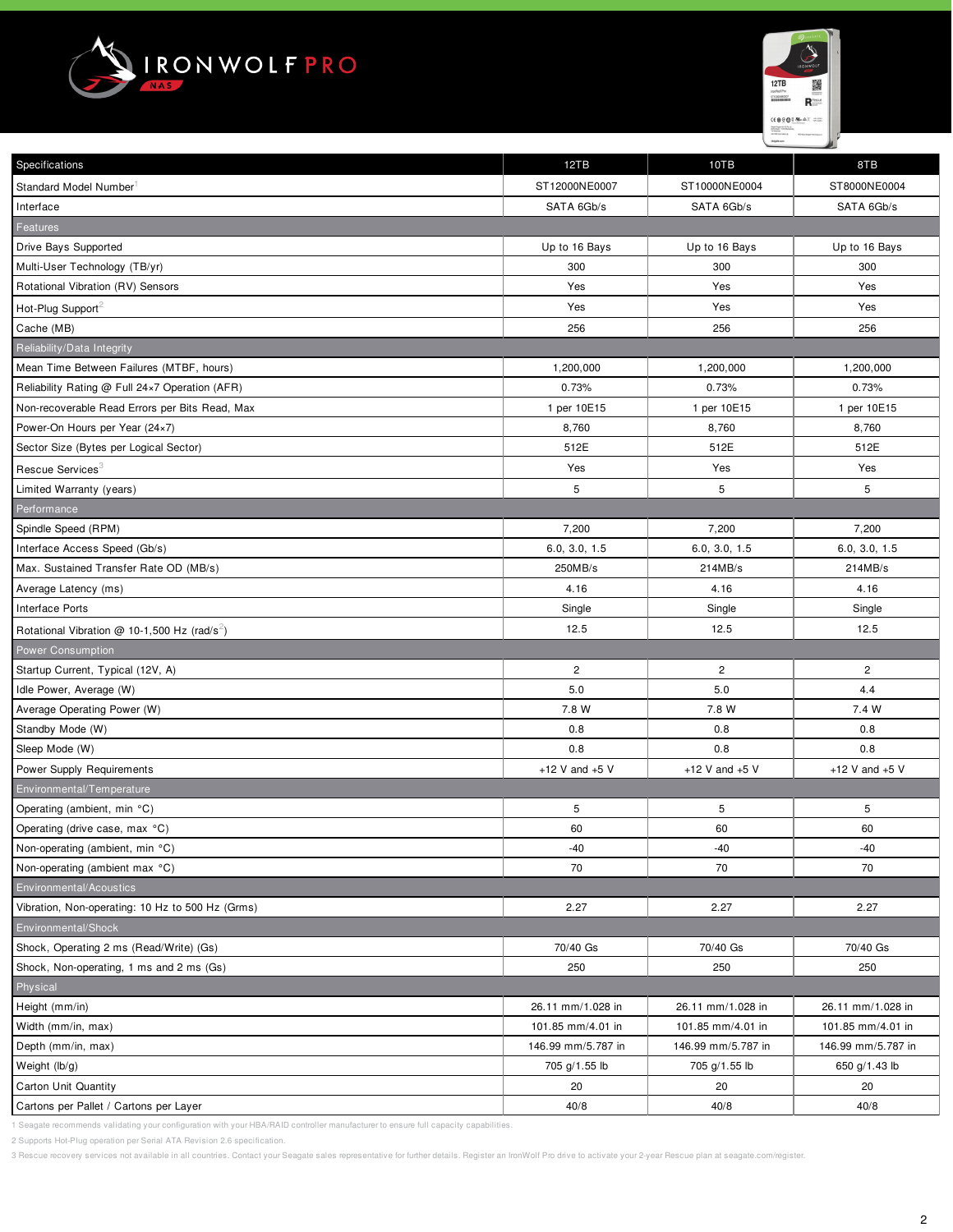



| Specifications                                           | 6TB                | 4TB                   | 2TB                |  |
|----------------------------------------------------------|--------------------|-----------------------|--------------------|--|
| Standard Model Number                                    | ST6000NE0023       | ST4000NE0025          | ST2000NE0025       |  |
| Interface                                                | SATA 6Gb/s         | SATA 6Gb/s            | SATA 6Gb/s         |  |
| <b>Features</b>                                          |                    |                       |                    |  |
| Drive Bays Supported                                     | Up to 16 Bays      | Up to 16 Bays         | Up to 16 Bays      |  |
| Multi-User Technology (TB/yr)                            | 300                | 300                   | 300                |  |
| Rotational Vibration (RV) Sensors                        | Yes                | Yes                   | Yes                |  |
| Hot-Plug Support <sup>2</sup>                            | Yes                | Yes                   | Yes                |  |
| Cache (MB)                                               | 256                | 128                   | 128                |  |
| Reliability/Data Integrity                               |                    |                       |                    |  |
| Mean Time Between Failures (MTBF, hours)                 | 1,200,000          | 1,200,000             | 1,200,000          |  |
| Reliability Rating @ Full 24x7 Operation (AFR)           | 0.73%              | 0.73%                 | 0.73%              |  |
| Non-recoverable Read Errors per Bits Read, Max           | 1 per 10E15        | 1 per 10E15           | 1 per 10E15        |  |
| Power-On Hours per Year (24×7)                           | 8,760              | 8,760                 | 8,760              |  |
| Sector Size (Bytes per Logical Sector)                   | 512E               | 512E                  | 512E               |  |
| Rescue Services <sup>3</sup>                             | Yes                | Yes                   | Yes                |  |
| Limited Warranty (years)                                 | 5                  | 5                     | 5                  |  |
| Performance                                              |                    |                       |                    |  |
| Spindle Speed (RPM)                                      | 7,200              | 7,200                 | 7,200              |  |
| Interface Access Speed (Gb/s)                            | 6.0, 3.0, 1.5      | 6.0, 3.0, 1.5         | 6.0, 3.0, 1.5      |  |
| Max. Sustained Transfer Rate OD (MB/s)                   | 214MB/s            | 214MB/s               | 195MB/s            |  |
| Average Latency (ms)                                     | 4.16               | 4.16                  | 4.16               |  |
| <b>Interface Ports</b>                                   | Single             | Single                | Single             |  |
| Rotational Vibration @ 10-1,500 Hz (rad/s <sup>2</sup> ) | 12.5               | 12.5                  | 12.5               |  |
| <b>Power Consumption</b>                                 |                    |                       |                    |  |
| Startup Current, Typical (12V, A)                        | $\mathbf 2$        | $\mathbf{2}^{\prime}$ | $\overline{c}$     |  |
| Idle Power, Average (W)                                  | 7.5                | 5.45                  | 4.61               |  |
| Average Operating Power (W)                              | 8.1 W              | 8.5 W                 | 6.5 W              |  |
| Standby Mode (W)                                         | 0.6                | 0.6                   | 0.8                |  |
| Sleep Mode (W)                                           | 0.6                | 0.6                   | 0.8                |  |
| Power Supply Requirements                                | +12 V and $+5$ V   | +12 V and $+5$ V      | +12 V and $+5$ V   |  |
| Environmental/Temperature                                |                    |                       |                    |  |
| Operating (ambient, min °C)                              | 5                  | 5                     | 5                  |  |
| Operating (drive case, max °C)                           | 60                 | 60                    | 60                 |  |
| Non-operating (ambient, min °C)                          | -40                | -40                   | -40                |  |
| Non-operating (ambient max °C)                           | 70                 | 70                    | 70                 |  |
| Environmental/Acoustics                                  |                    |                       |                    |  |
| Vibration, Non-operating: 10 Hz to 500 Hz (Grms)         | 3                  | 3                     | 3                  |  |
| Environmental/Shock                                      |                    |                       |                    |  |
| Shock, Operating 2 ms (Read/Write) (Gs)                  | 70/40 Gs           | 70/40 Gs              | 70/40 Gs           |  |
| Shock, Non-operating, 1 ms and 2 ms (Gs)                 | 250                | 300                   | 300                |  |
| Physical                                                 |                    |                       |                    |  |
| Height (mm/in)                                           | 26.11 mm/1.028 in  | 26.11 mm/1.028 in     | 26.11 mm/1.028 in  |  |
| Width (mm/in, max)                                       | 101.85 mm/4.01 in  | 101.85 mm/4.01 in     | 101.85 mm/4.01 in  |  |
| Depth (mm/in, max)                                       | 146.99 mm/5.787 in | 146.99 mm/5.787 in    | 146.99 mm/5.787 in |  |
| Weight (lb/g)                                            | 705 g/1.55 lb      | 680 g/1.5 lb          | 550 g/1.21 lb      |  |
| Carton Unit Quantity                                     | 20                 | 20                    | 20                 |  |
| Cartons per Pallet / Cartons per Layer                   | 40/8               | 40/8                  | 40/8               |  |

1 Seagate recommends validating your configuration with your HBA/RAID controller manufacturer to ensure full capacity capabilities.

2 Supports Hot-Plug operation per Serial ATA Revision 2.6 specification.

3 Rescue recovery services not available in all countries. Contact your Seagate sales representative for further details. Register an IronWolf Pro drive to activate your 2-year Rescue plan at seagate.com/register.